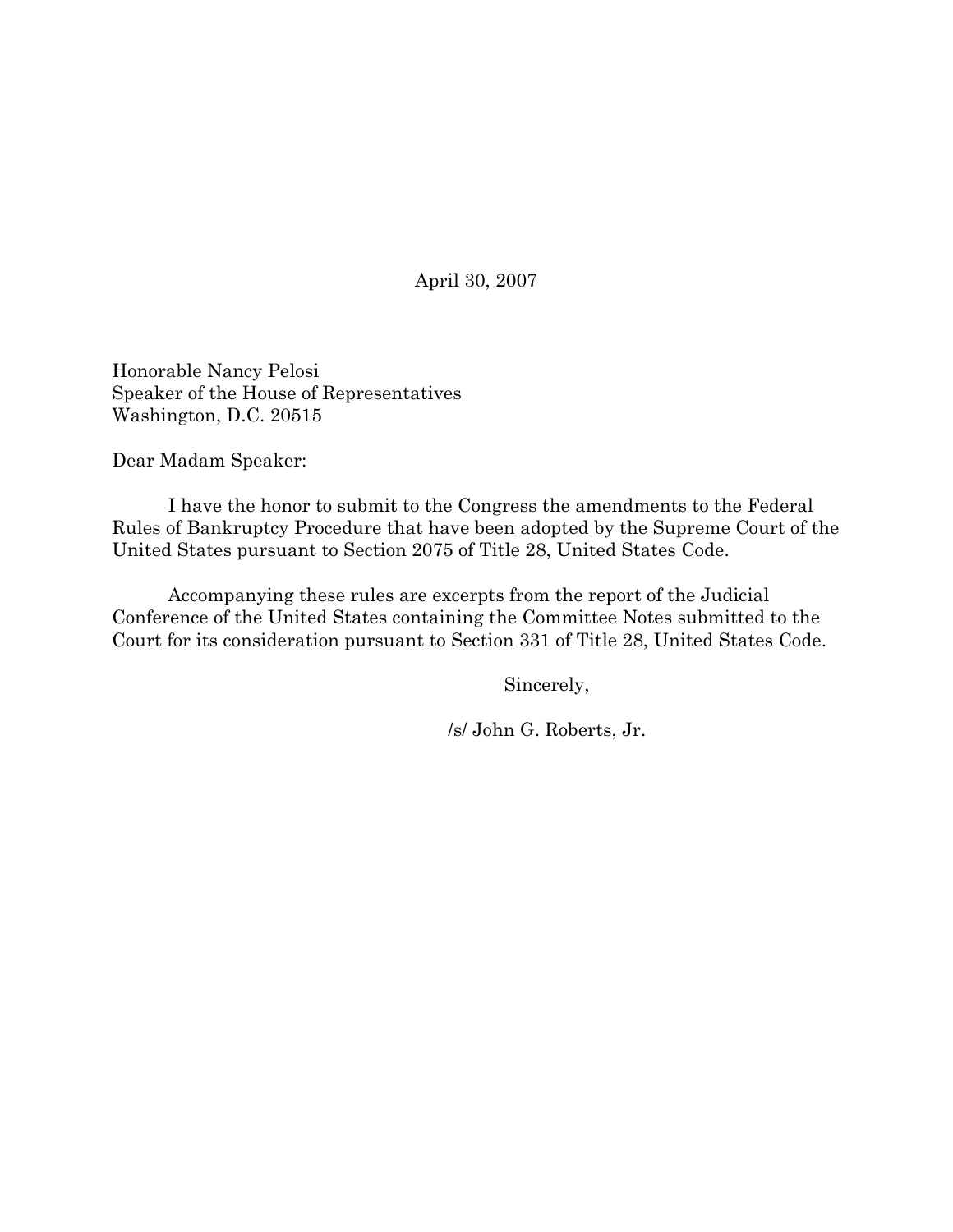April 30, 2007

Honorable Dick Cheney President, United States Senate Washington, D.C. 20510

Dear Mr. President:

I have the honor to submit to the Congress the amendments to the Federal Rules of Bankruptcy Procedure that have been adopted by the Supreme Court of the United States pursuant to Section 2075 of Title 28, United States Code.

Accompanying these rules are excerpts from the report of the Judicial Conference of the United States containing the Committee Notes submitted to the Court for its consideration pursuant to Section 331 of Title 28, United States Code.

Sincerely,

/s/ John G. Roberts, Jr.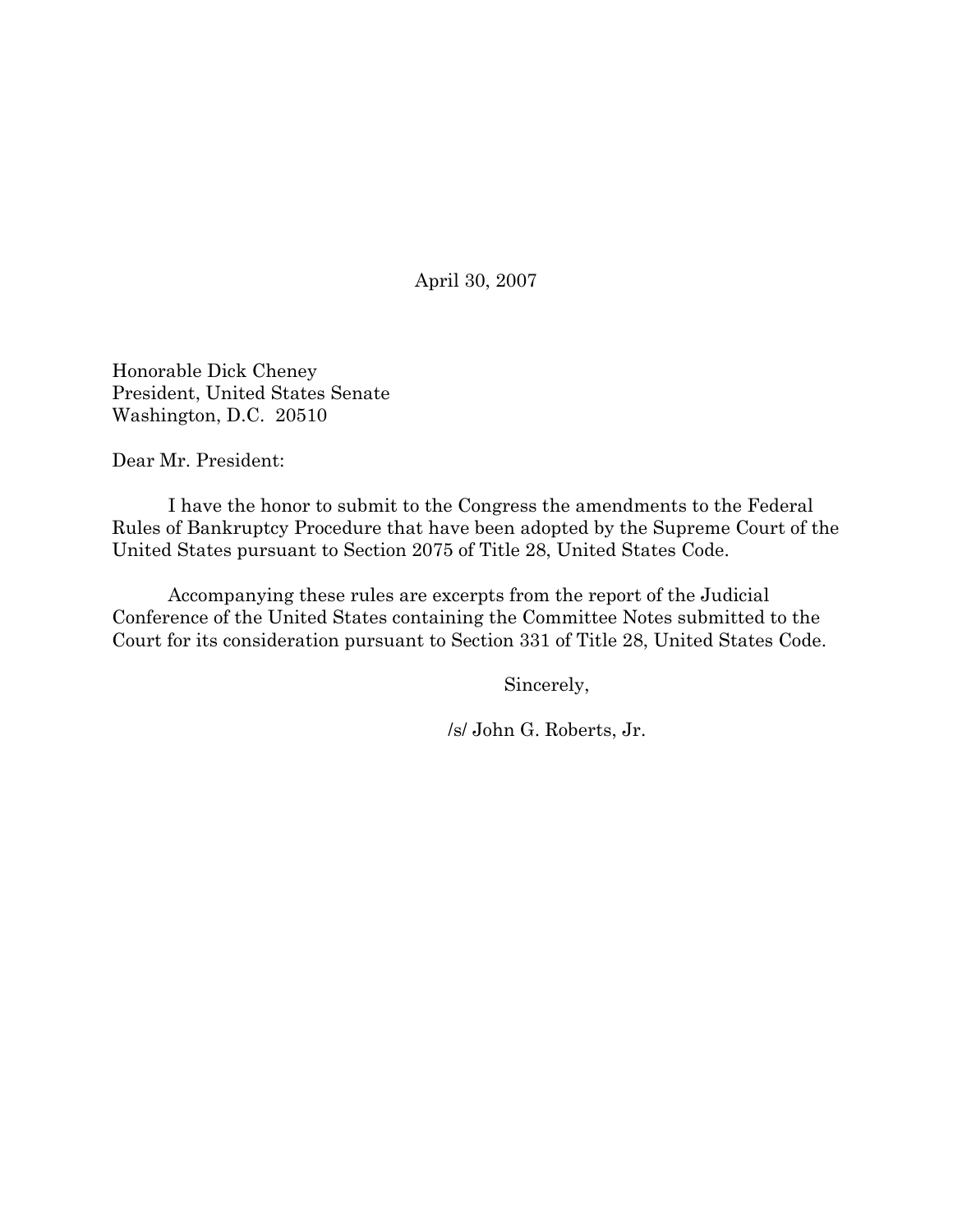April 30, 2007

# SUPREME COURT OF THE UNITED STATES

#### ORDERED:

1. That the Federal Rules of Bankruptcy Procedure be, and they hereby are, amended by including therein amendments to Bankruptcy Rules 1014, 3007, 4001, 6006, 7007.1, and new Rules 6003, 9005.1, and 9037.

 $[See infra., pp. __ __.]$ 

2. That the foregoing amendments to the Federal Rules of Bankruptcy Procedure shall take effect on December 1, 2007, and shall govern in all proceedings in bankruptcy cases thereafter commenced and, insofar as just and practicable, all proceedings then pending.

3. That THE CHIEF JUSTICE be, and hereby is, authorized to transmit to the Congress the foregoing amendments to the Federal Rules of Bankruptcy Procedure in accordance with the provisions of Section 2075 of Title 28, United States Code.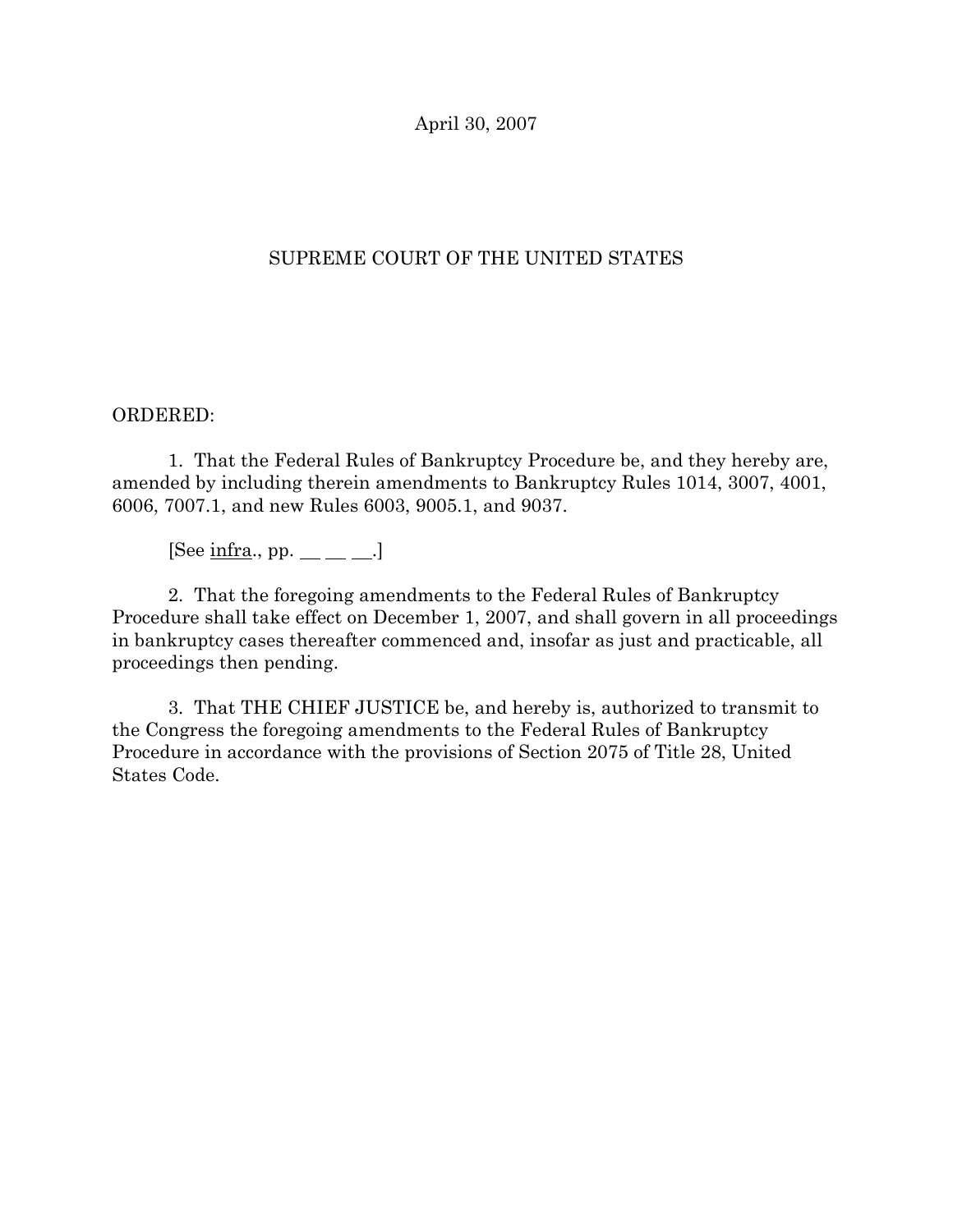# **AMENDMENTS TO THE FEDERAL RULES OF BANKRUPTCY PROCEDURE**

### **Rule 1014. Dismissal and Change of Venue**

#### (a) DISMISSAL AND TRANSFER OF CASES.

(1) *Cases Filed in Proper District*.

If a petition is filed in the proper district, the court, on the timely motion of a party in interest or on its own motion, and after hearing on notice to the petitioners, the United States trustee, and other entities as directed by the court, may transfer the case to any other district if the court determines that the transfer is in the interest of justice or for the convenience of the parties.

(2) *Cases Filed in Improper District*.

If a petition is filed in an improper district, the court, on the timely motion of a party in interest or on its own motion, and after hearing on notice to the petitioners, the United States trustee, and other entities as directed by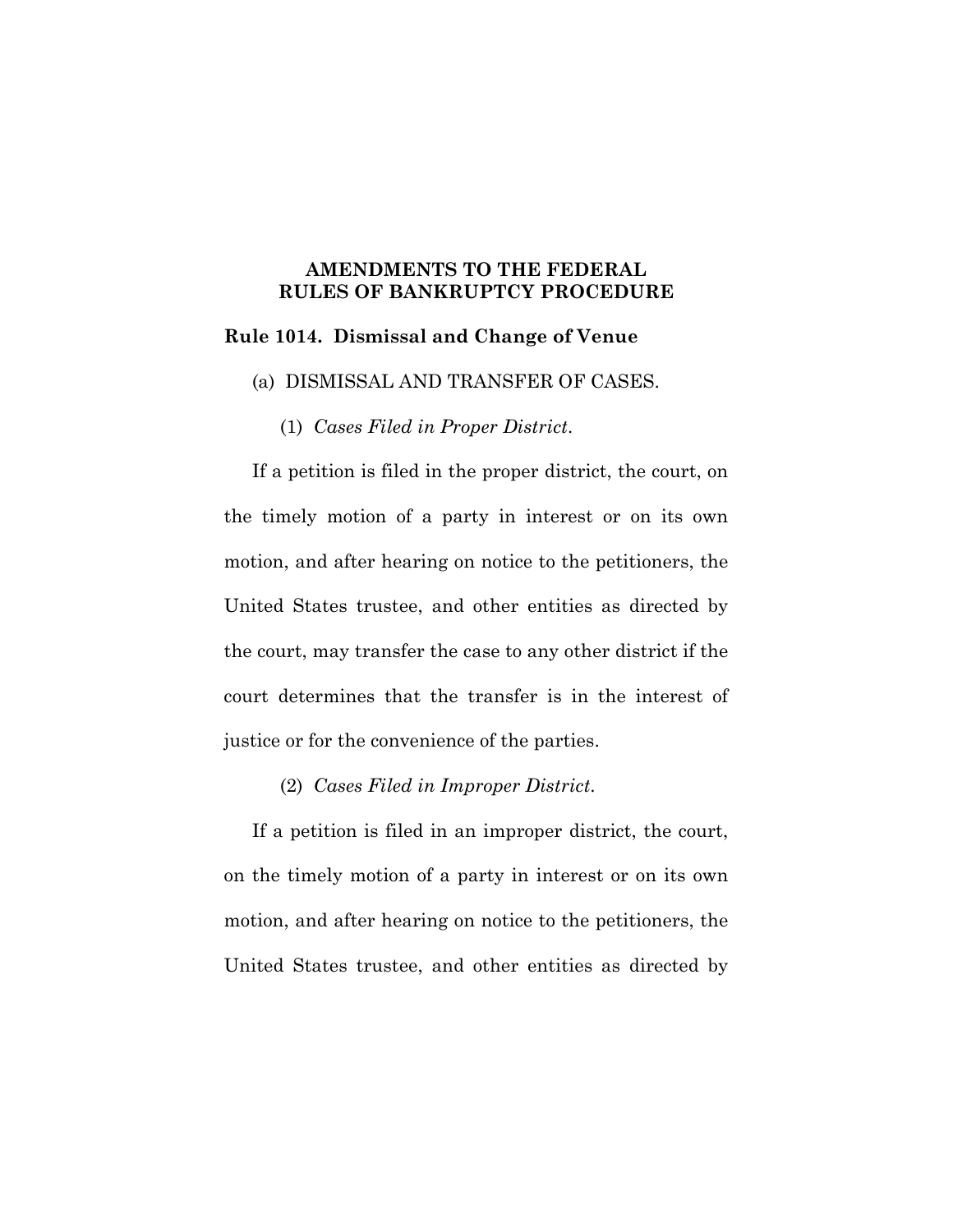the court, may dismiss the case or transfer it to any other district if the court determines that transfer is in the interest of justice or for the convenience of the parties.

\* \* \* \* \*

#### **Rule 3007. Objections to Claims**

(a) OBJECTIONS TO CLAIMS. An objection to the allowance of a claim shall be in writing and filed. A copy of the objection with notice of the hearing thereon shall be mailed or otherwise delivered to the claimant, the debtor or debtor in possession, and the trustee at least 30 days prior to the hearing.

(b) DEMAND FOR RELIEF REQUIRING AN ADVERSARY PROCEEDING. A party in interest shall not include a demand for relief of a kind specified in Rule 7001 in an objection to the allowance of a claim, but may include the objection in an adversary proceeding.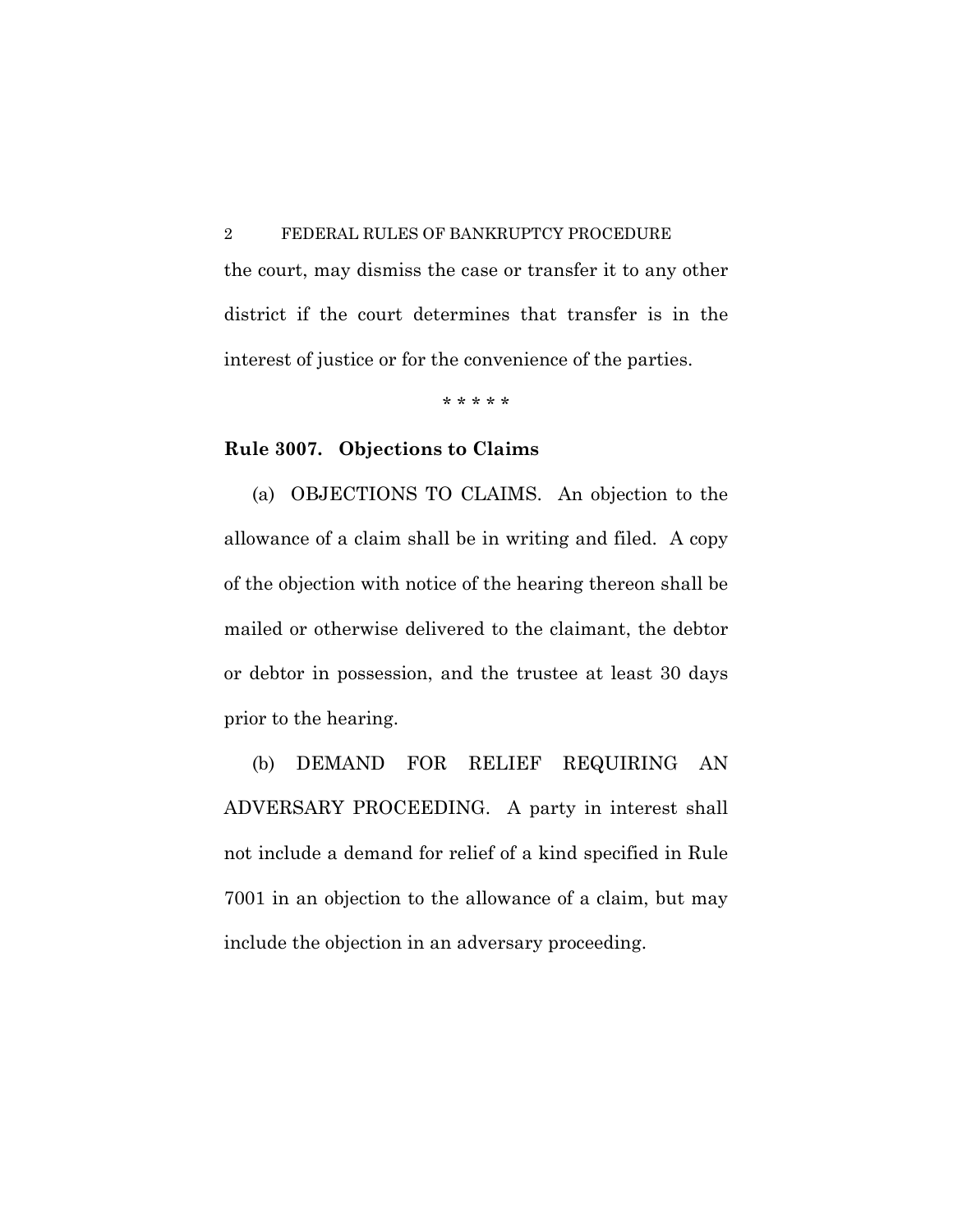(c) LIMITATION ON JOINDER OF CLAIMS OBJECTIONS. Unless otherwise ordered by the court or permitted by subdivision (d), objections to more than one claim shall not be joined in a single objection.

(d) OMNIBUS OBJECTION. Subject to subdivision (e), objections to more than one claim may be joined in an omnibus objection if all the claims were filed by the same entity, or the objections are based solely on the grounds that the claims should be disallowed, in whole or in part, because:

(1) they duplicate other claims;

(2) they have been filed in the wrong case;

(3) they have been amended by subsequently filed proofs of claim;

(4) they were not timely filed;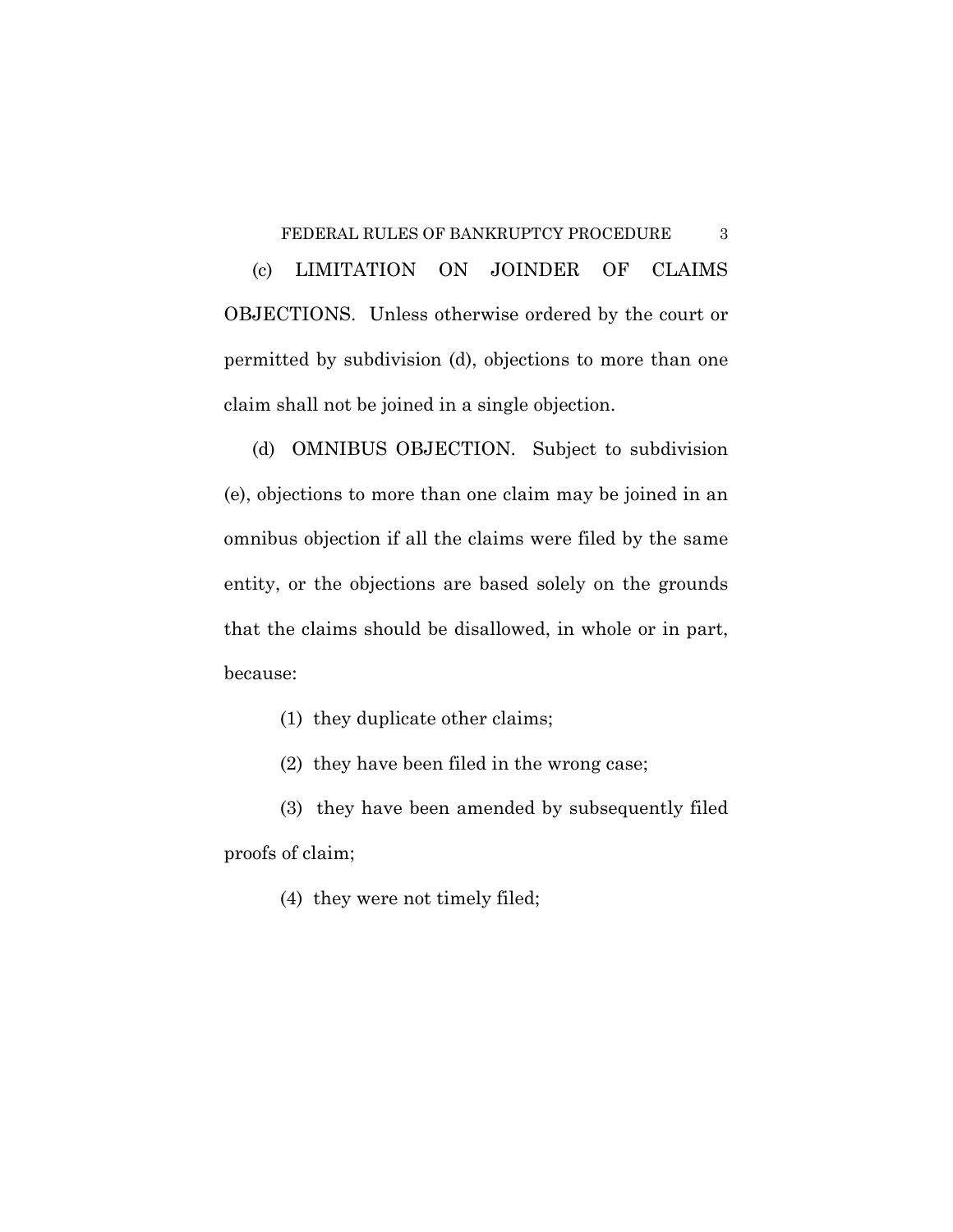(5) they have been satisfied or released during the case in accordance with the Code, applicable rules, or a court order;

(6) they were presented in a form that does not comply with applicable rules, and the objection states that the objector is unable to determine the validity of the claim because of the noncompliance;

(7) they are interests, rather than claims; or

(8) they assert priority in an amount that exceeds the maximum amount under § 507 of the Code.

(e) REQUIREMENTS FOR OMNIBUS OBJECTION. An omnibus objection shall:

(1) state in a conspicuous place that claimants receiving the objection should locate their names and claims in the objection;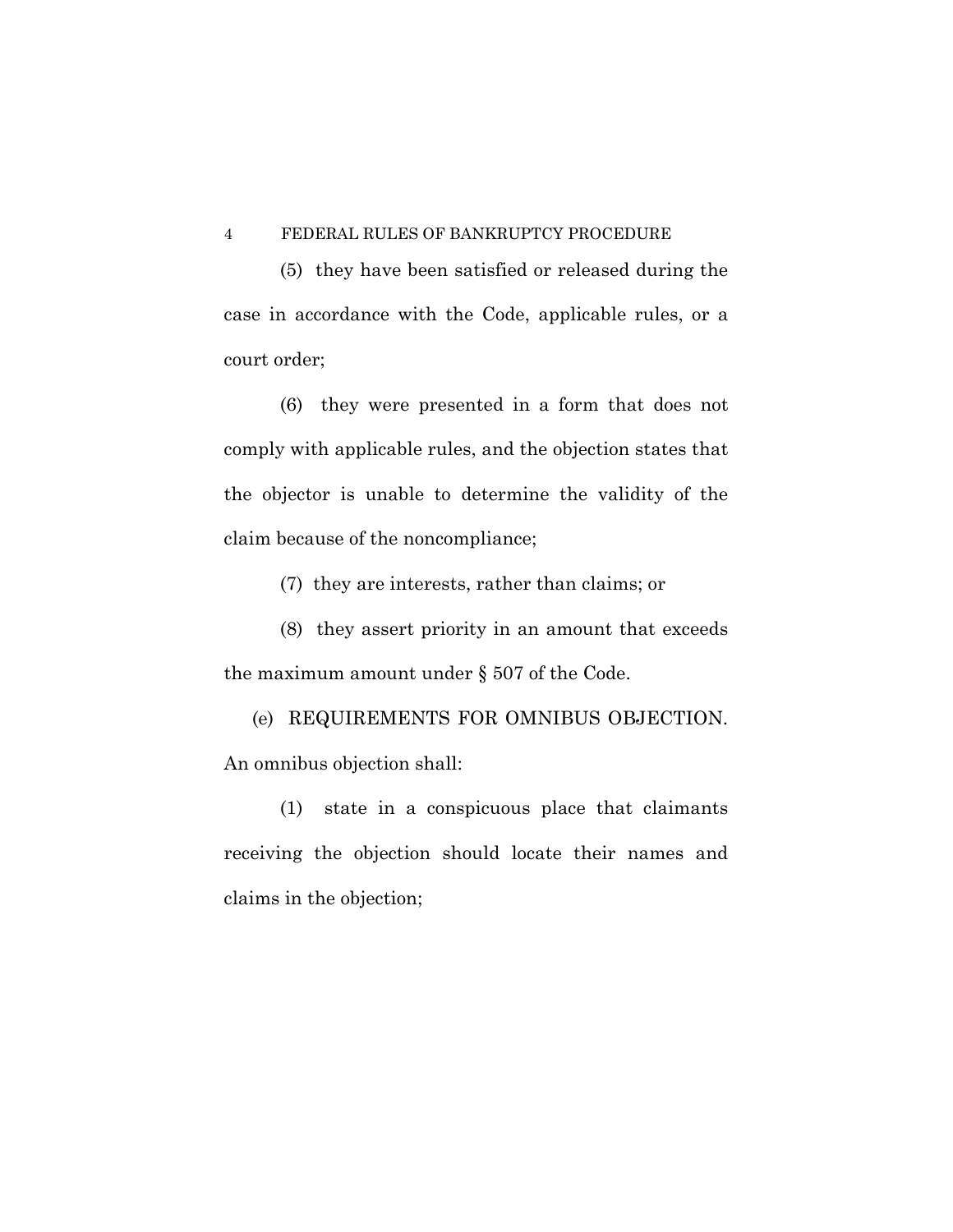(2) list claimants alphabetically, provide a crossreference to claim numbers, and, if appropriate, list claimants by category of claims;

(3) state the grounds of the objection to each claim and provide a cross-reference to the pages in the omnibus objection pertinent to the stated grounds;

(4) state in the title the identity of the objector and the grounds for the objections;

(5) be numbered consecutively with other omnibus objections filed by the same objector; and

(6) contain objections to no more than 100 claims.

(f) FINALITY OF OBJECTION. The finality of any order regarding a claim objection included in an omnibus objection shall be determined as though the claim had been subject to an individual objection.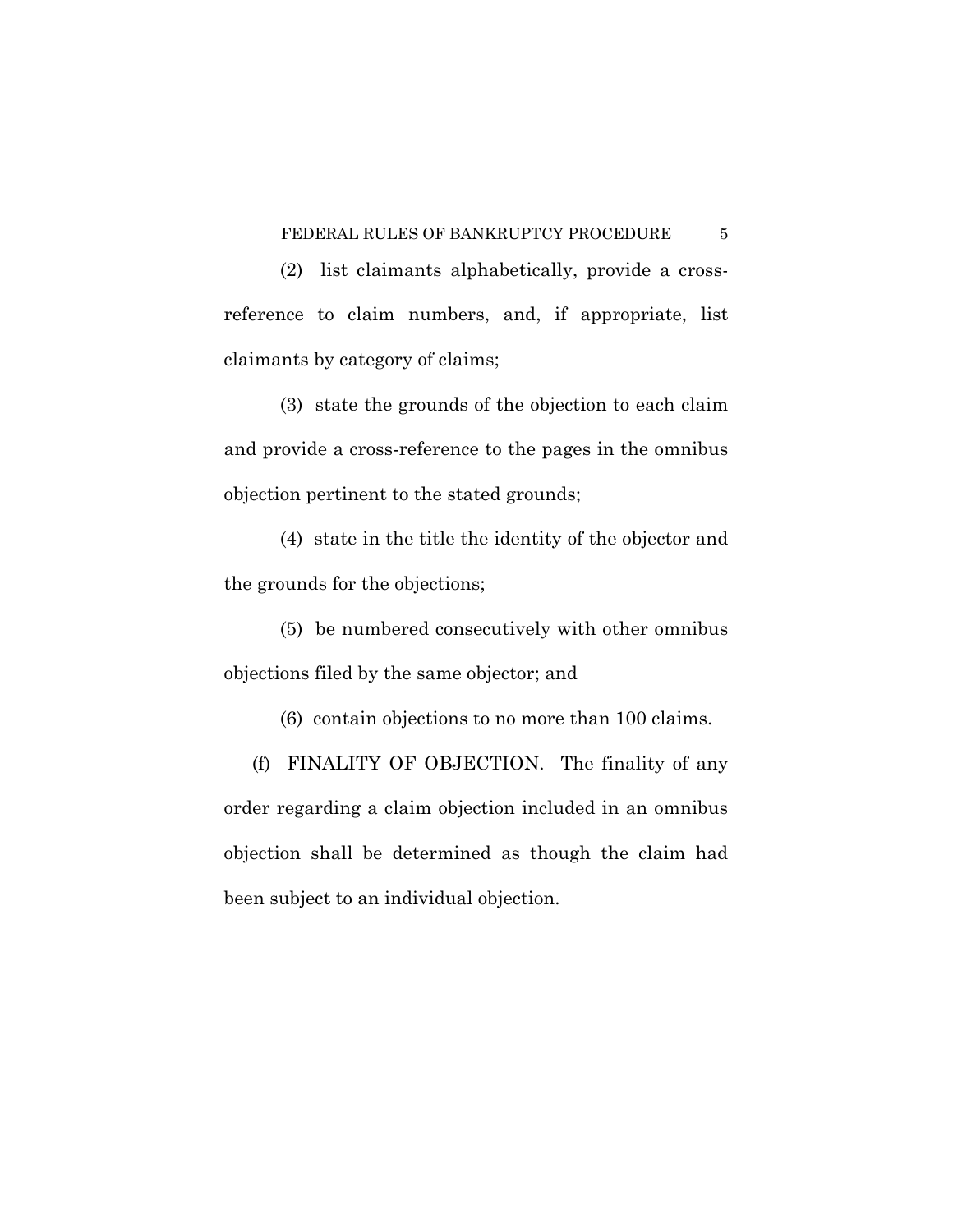**Rule 4001. Relief from Automatic Stay; Prohibiting or Conditioning the Use, Sale, or Lease of Property; Use of Cash Collateral; Obtaining Credit; Agreements** 

\* \* \* \* \*

(b) USE OF CASH COLLATERAL.

(1) *Motion; Service*.

(A) Motion. A motion for authority to use cash collateral shall be made in accordance with Rule 9014 and shall be accompanied by a proposed form of order.

(B) Contents. The motion shall consist of or (if the motion is more than five pages in length) begin with a concise statement of the relief requested, not to exceed five pages, that lists or summarizes, and sets out the location within the relevant documents of, all material provisions, including:

(i) the name of each entity with an interest in the cash collateral;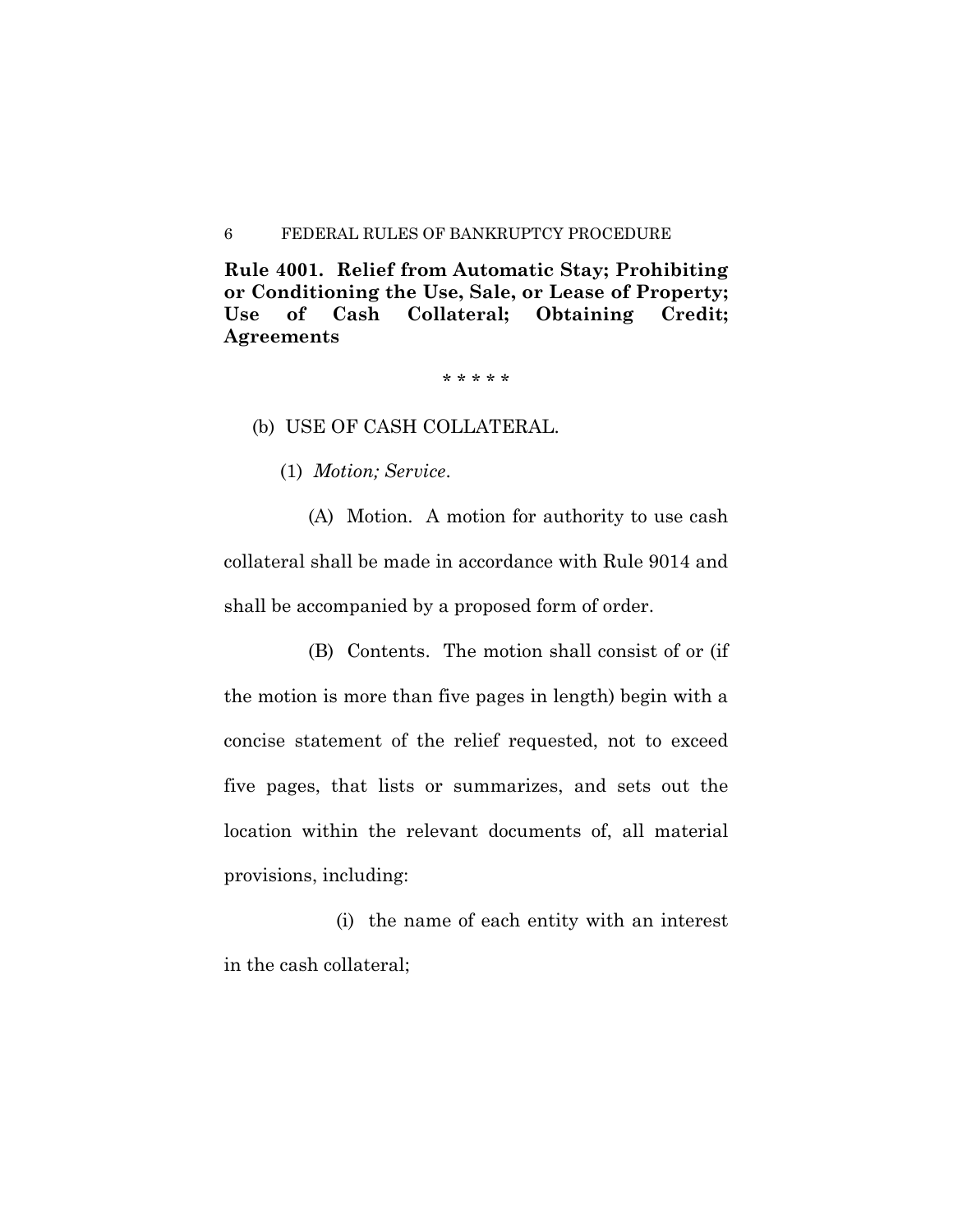(ii) the purposes for the use of the cash collateral;

(iii) the material terms, including duration, of the use of the cash collateral; and

(iv) any liens, cash payments, or other adequate protection that will be provided to each entity with an interest in the cash collateral or, if no additional adequate protection is proposed, an explanation of why each entity's interest is adequately protected.

(C) Service. The motion shall be served on: (1) any entity with an interest in the cash collateral; (2) any committee elected under § 705 or appointed under § 1102 of the Code, or its authorized agent, or, if the case is a chapter 9 municipality case or a chapter 11 reorganization case and no committee of unsecured creditors has been appointed under § 1102, the creditors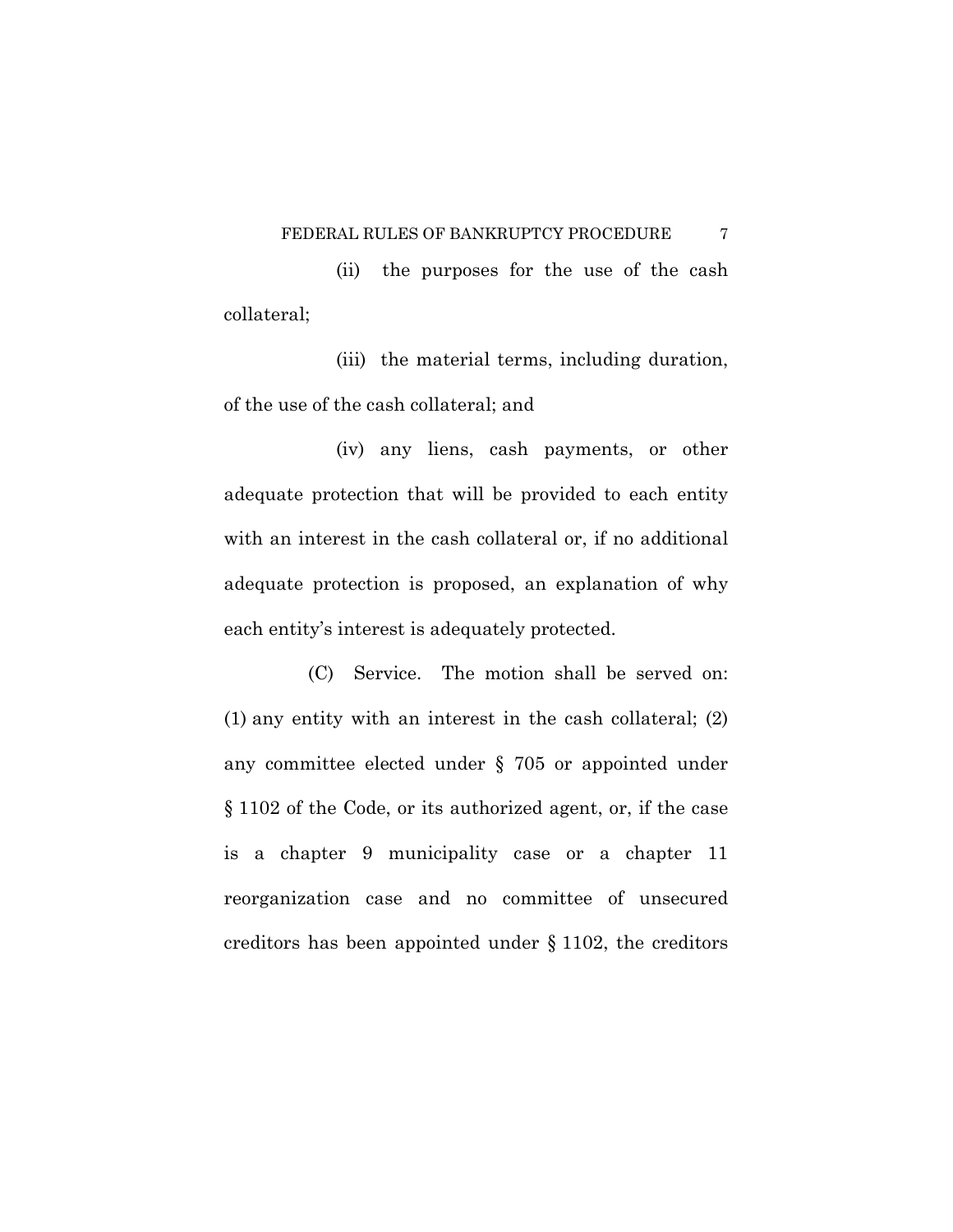8 FEDERAL RULES OF BANKRUPTCY PROCEDURE included on the list filed under Rule 1007(d); and (3) any other entity that the court directs.

\* \* \* \* \*

(c) OBTAINING CREDIT.

(1) *Motion; Service.* 

(A) Motion. A motion for authority to obtain credit shall be made in accordance with Rule 9014 and shall be accompanied by a copy of the credit agreement and a proposed form of order.

(B) Contents. The motion shall consist of or (if the motion is more than five pages in length) begin with a concise statement of the relief requested, not to exceed five pages, that lists or summarizes, and sets out the location within the relevant documents of, all material provisions of the proposed credit agreement and form of order, including interest rate, maturity, events of default, liens, borrowing limits, and borrowing conditions. If the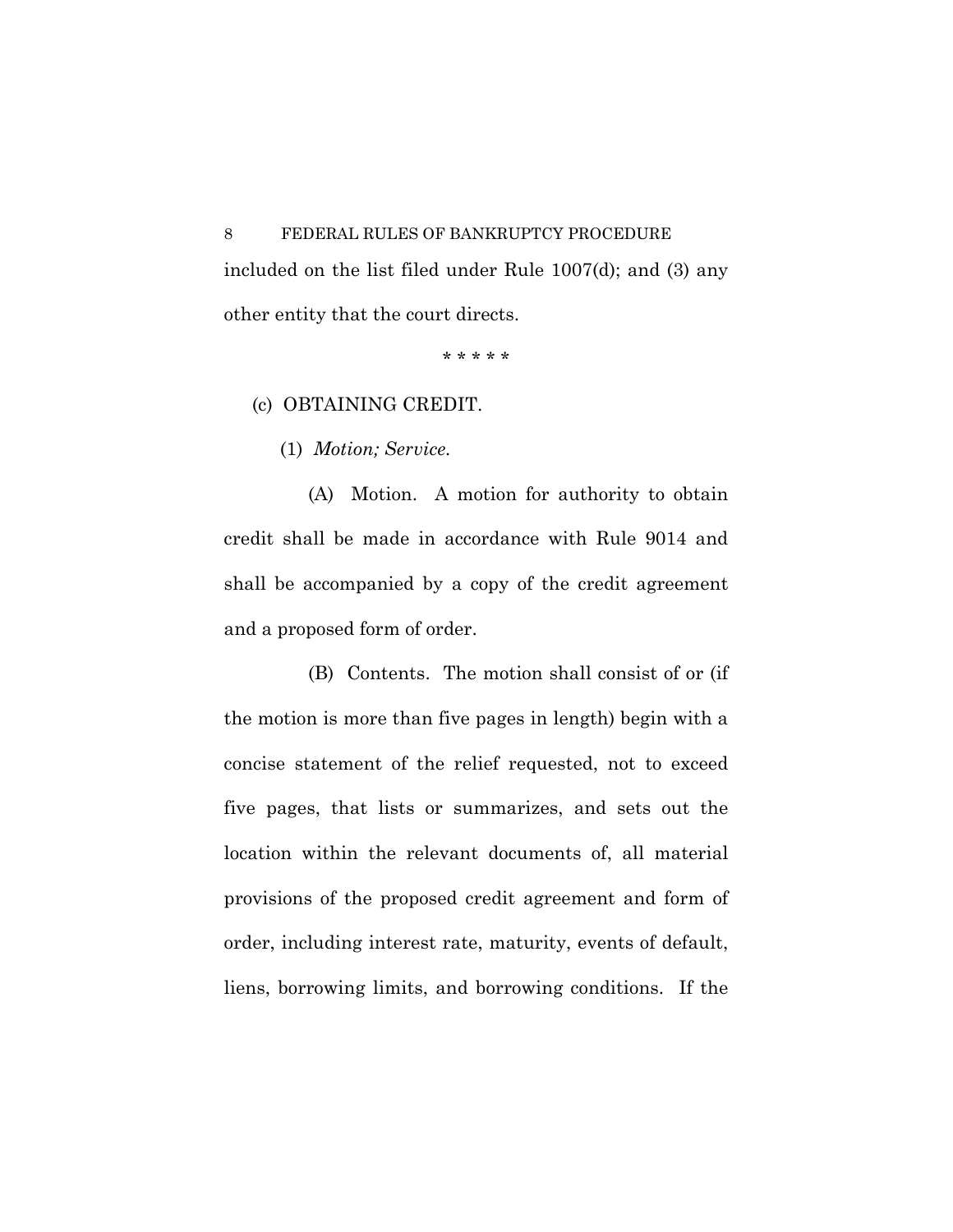FEDERAL RULES OF BANKRUPTCY PROCEDURE 9 proposed credit agreement or form of order includes any of the provisions listed below, the concise statement shall also: briefly list or summarize each one; identify its specific location in the proposed agreement and form of order; and identify any such provision that is proposed to remain in effect if interim approval is granted, but final relief is denied, as provided under Rule 4001(c)(2). In addition, the motion shall describe the nature and extent of each provision listed below:

(i) a grant of priority or a lien on property of the estate under  $\S 364(c)$  or (d);

(ii) the providing of adequate protection or priority for a claim that arose before the commencement of the case, including the granting of a lien on property of the estate to secure the claim, or the use of property of the estate or credit obtained under § 364 to make cash payments on account of the claim;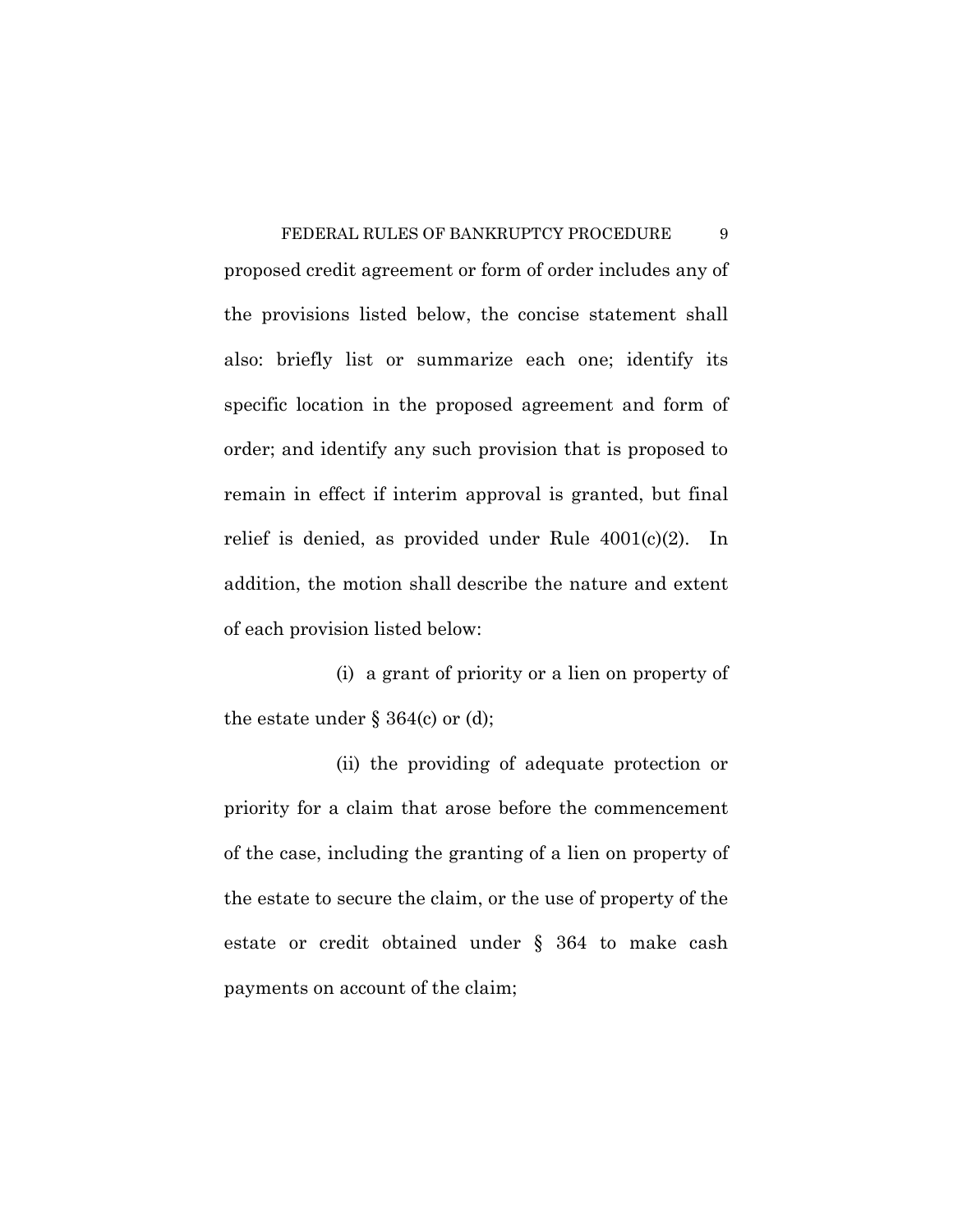(iii) a determination of the validity, enforceability, priority, or amount of a claim that arose before the commencement of the case, or of any lien securing the claim;

(iv) a waiver or modification of Code provisions or applicable rules relating to the automatic stay;

(v) a waiver or modification of any entity's authority or right to file a plan, seek an extension of time in which the debtor has the exclusive right to file a plan, request the use of cash collateral under § 363(c), or request authority to obtain credit under § 364;

(vi) the establishment of deadlines for filing a plan of reorganization, for approval of a disclosure statement, for a hearing on confirmation, or for entry of a confirmation order;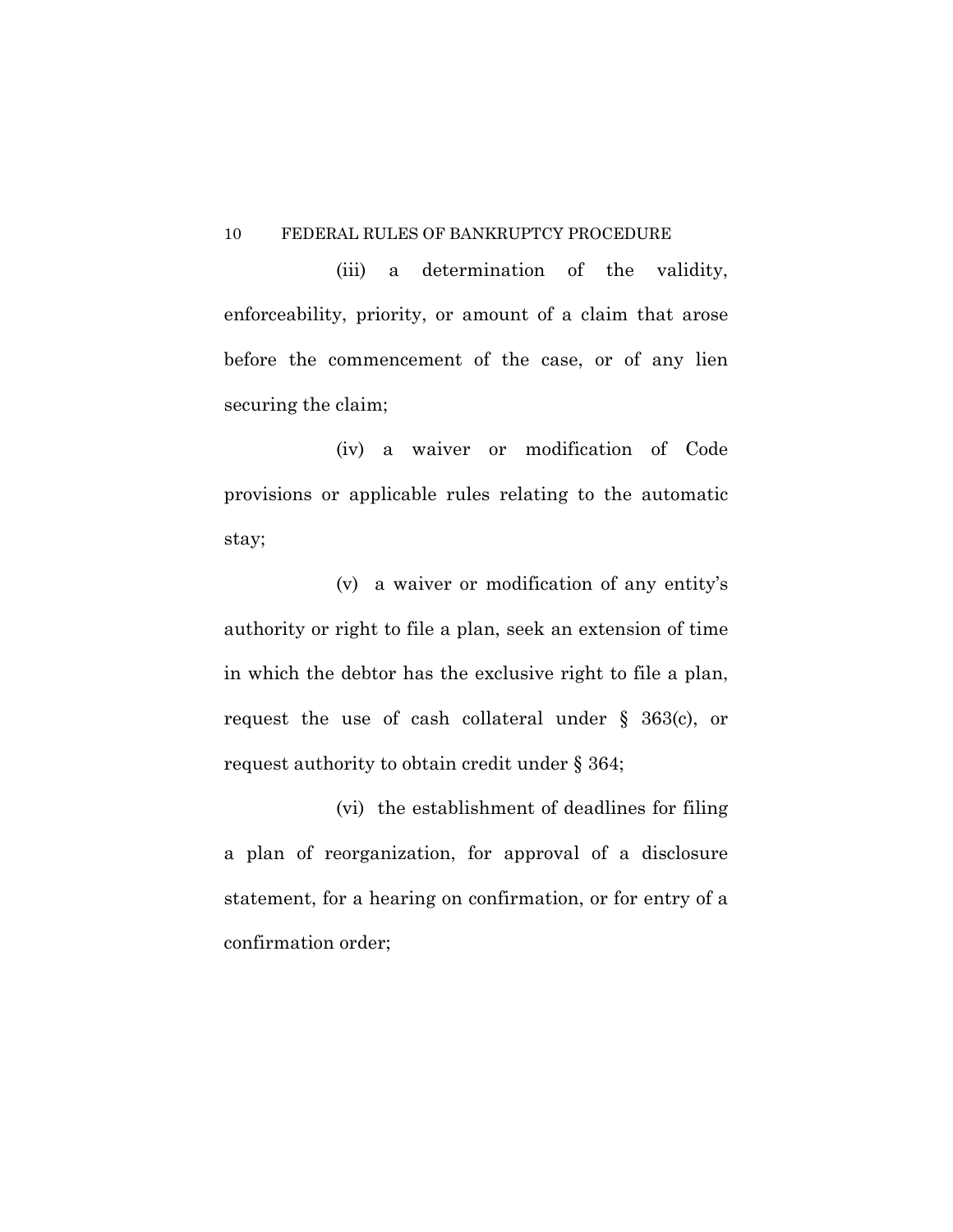(vii) a waiver or modification of the applicability of nonbankruptcy law relating to the perfection of a lien on property of the estate, or on the foreclosure or other enforcement of the lien;

(viii) a release, waiver, or limitation on any claim or other cause of action belonging to the estate or the trustee, including any modification of the statute of limitations or other deadline to commence an action;

(ix) the indemnification of any entity;

(x) a release, waiver, or limitation of any right under § 506(c); or

(xi) the granting of a lien on any claim or cause of action arising under §§ 544, 545, 547, 548, 549, 553(b), 723(a), or 724(a).

(C) Service. The motion shall be served on: (1) any committee elected under § 705 or appointed under § 1102 of the Code, or its authorized agent, or, if the case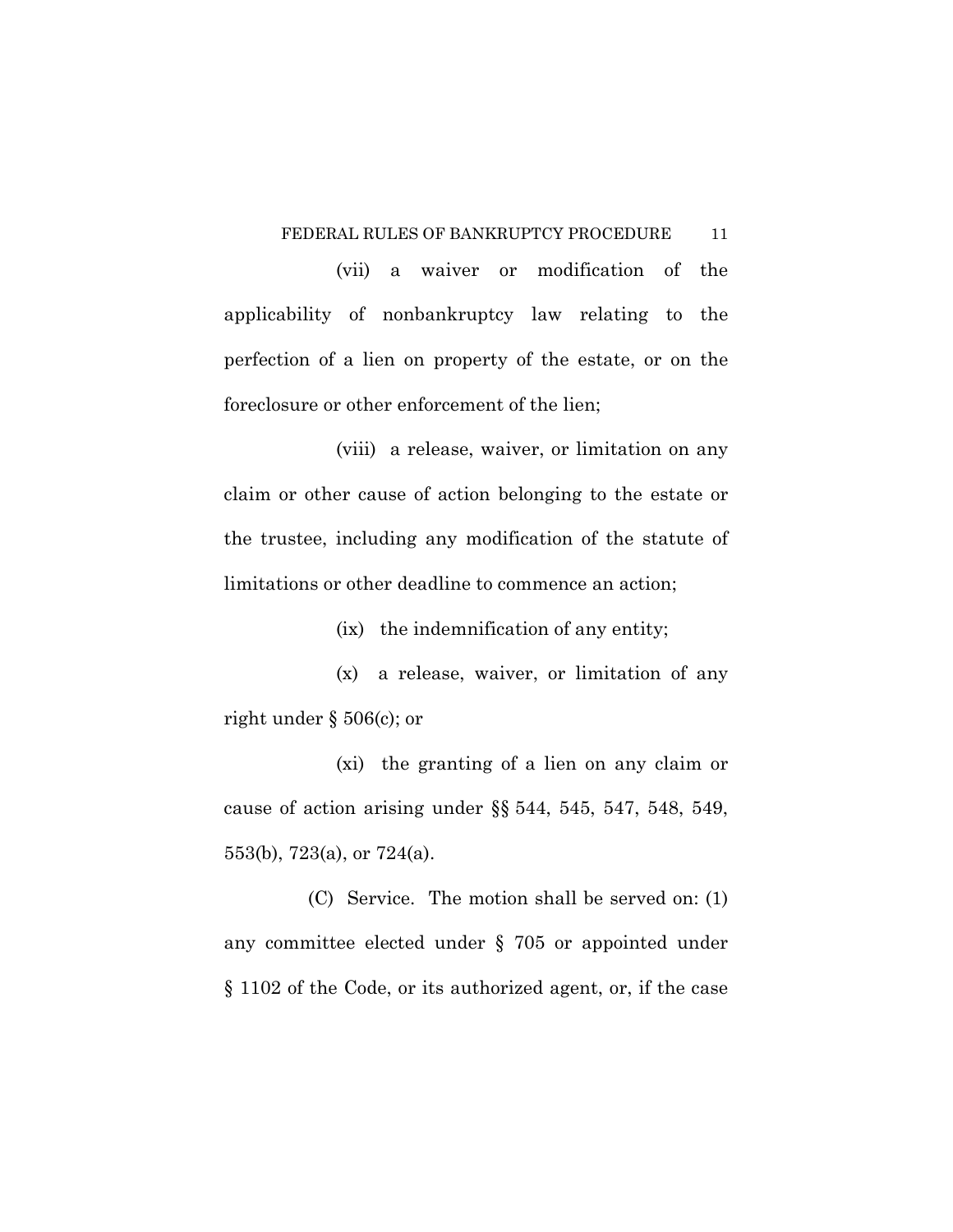is a chapter 9 municipality case or a chapter 11 reorganization case and no committee of unsecured creditors has been appointed under § 1102, on the creditors included on the list filed under Rule 1007(d); and (2) on any other entity that the court directs.

\* \* \* \* \*

(d) AGREEMENT RELATING TO RELIEF FROM THE AUTOMATIC STAY, PROHIBITING OR CONDITIONING THE USE, SALE, OR LEASE OF PROPERTY, PROVIDING ADEQUATE PROTECTION, USE OF CASH COLLATERAL, AND OBTAINING CREDIT.

(1) *Motion; Service.* 

(A) Motion. A motion for approval of any of the following shall be accompanied by a copy of the agreement and a proposed form of order: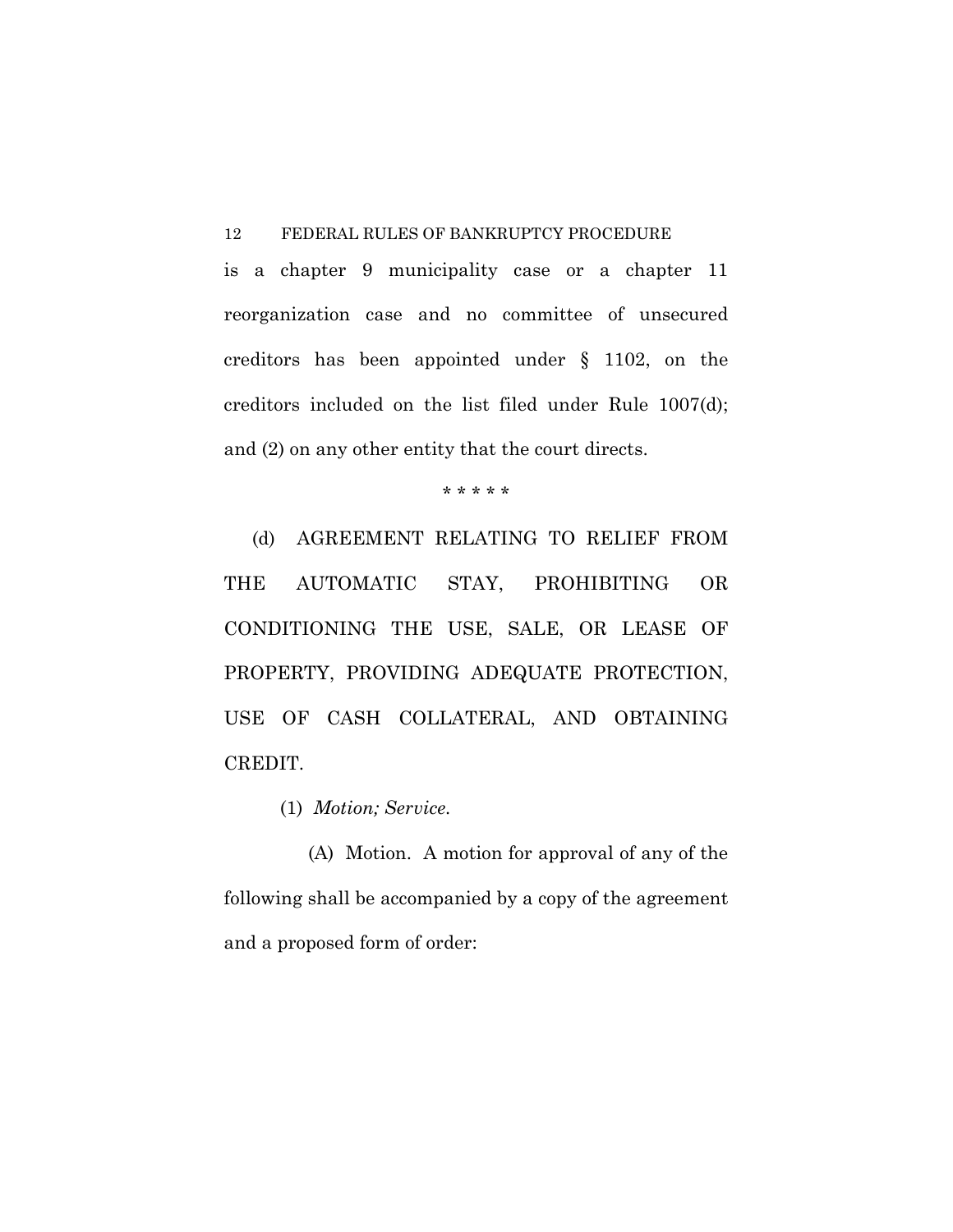(i) an agreement to provide adequate protection;

(ii) an agreement to prohibit or condition the use, sale, or lease of property;

(iii) an agreement to modify or terminate the stay provided for in § 362;

(iv) an agreement to use cash collateral; or

(v) an agreement between the debtor and an entity that has a lien or interest in property of the estate pursuant to which the entity consents to the creation of a lien senior or equal to the entity's lien or interest in such property.

(B) Contents. The motion shall consist of or (if the motion is more than five pages in length) begin with a concise statement of the relief requested, not to exceed five pages, that lists or summarizes, and sets out the location within the relevant documents of, all material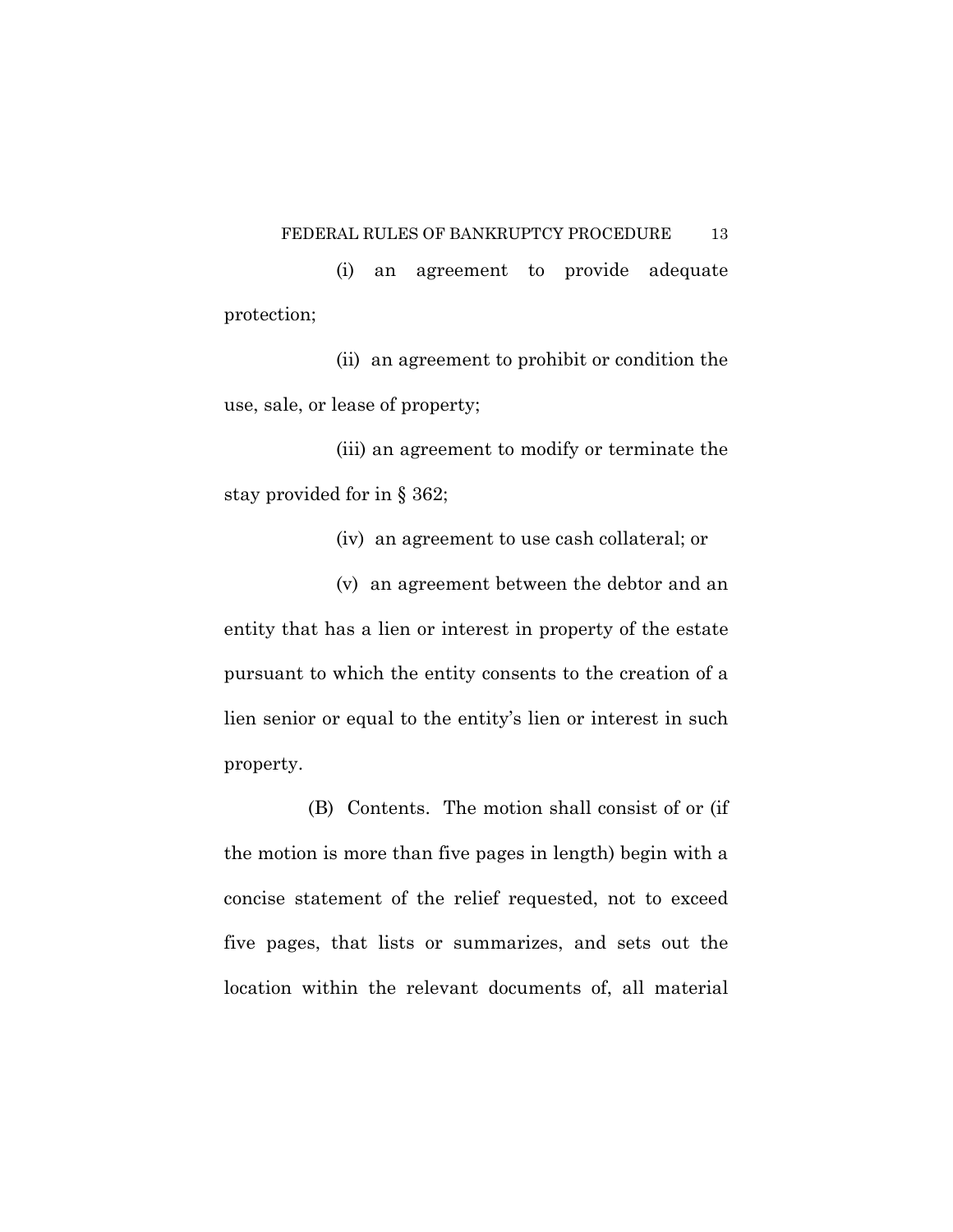provisions of the agreement. In addition, the concise statement shall briefly list or summarize, and identify the specific location of, each provision in the proposed form of order, agreement, or other document of the type listed in subdivision  $(c)(1)(B)$ . The motion shall also describe the nature and extent of each such provision.

(C) Service. The motion shall be served on: (1) any committee elected under § 705 or appointed under § 1102 of the Code, or its authorized agent, or, if the case is a chapter 9 municipality case or a chapter 11 reorganization case and no committee of unsecured creditors has been appointed under § 1102, on the creditors included on the list filed under Rule 1007(d); and (2) on any other entity the court directs.

\* \* \* \* \*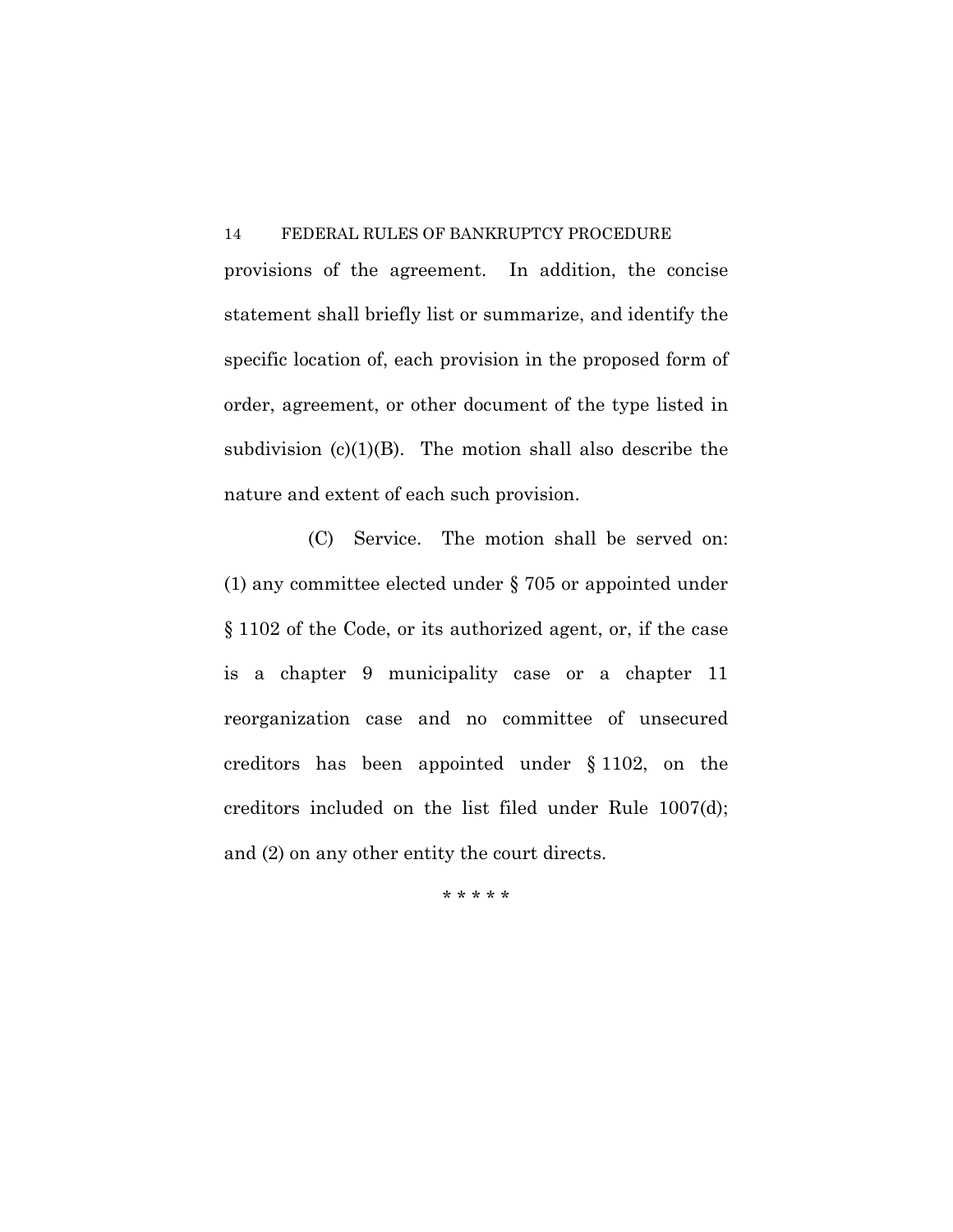**Rule 6003. Interim and Final Relief Immediately Following the Commencement of the Case — Applications for Employment; Motions for Use, Sale, or Lease of Property; and Motions for Assumption or Assignment of Executory Contracts** 

Except to the extent that relief is necessary to avoid immediate and irreparable harm, the court shall not, within 20 days after the filing of the petition, grant relief regarding the following:

(a) an application under Rule 2014;

(b) a motion to use, sell, lease, or otherwise incur an obligation regarding property of the estate, including a motion to pay all or part of a claim that arose before the filing of the petition, but not a motion under Rule 4001; and

(c) a motion to assume or assign an executory contract or unexpired lease in accordance with § 365.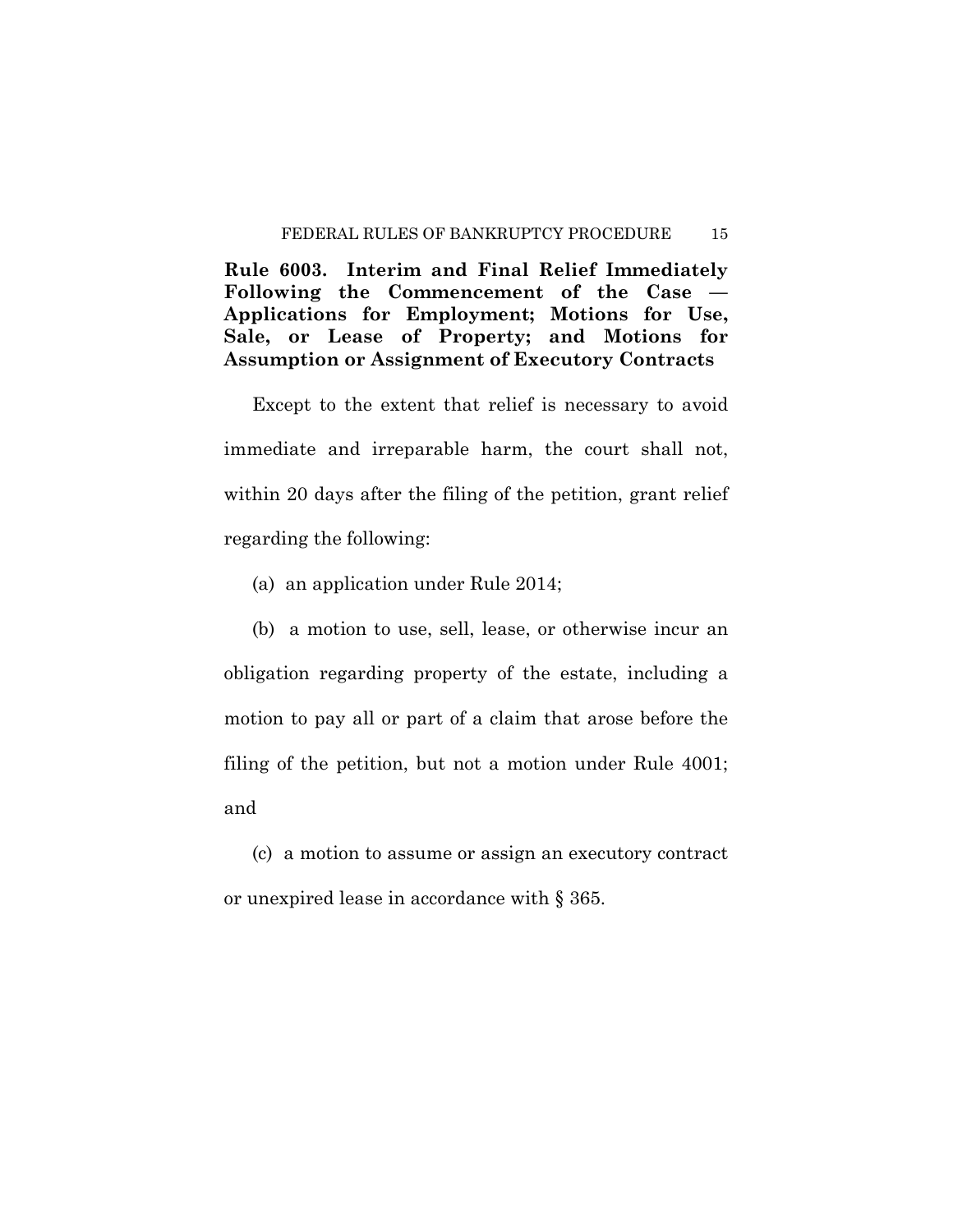# **Rule 6006. Assumption, Rejection or Assignment of an Executory Contract or Unexpired Lease**

\* \* \* \* \*

(e) LIMITATIONS. The trustee shall not seek authority to assume or assign multiple executory contracts or unexpired leases in one motion unless: (1) all executory contracts or unexpired leases to be assumed or assigned are between the same parties or are to be assigned to the same assignee; (2) the trustee seeks to assume, but not assign to more than one assignee, unexpired leases of real property; or (3) the court otherwise authorizes the motion to be filed. Subject to subdivision (f), the trustee may join requests for authority to reject multiple executory contracts or unexpired leases in one motion.

(f) OMNIBUS MOTIONS. A motion to reject or, if permitted under subdivision (e), a motion to assume or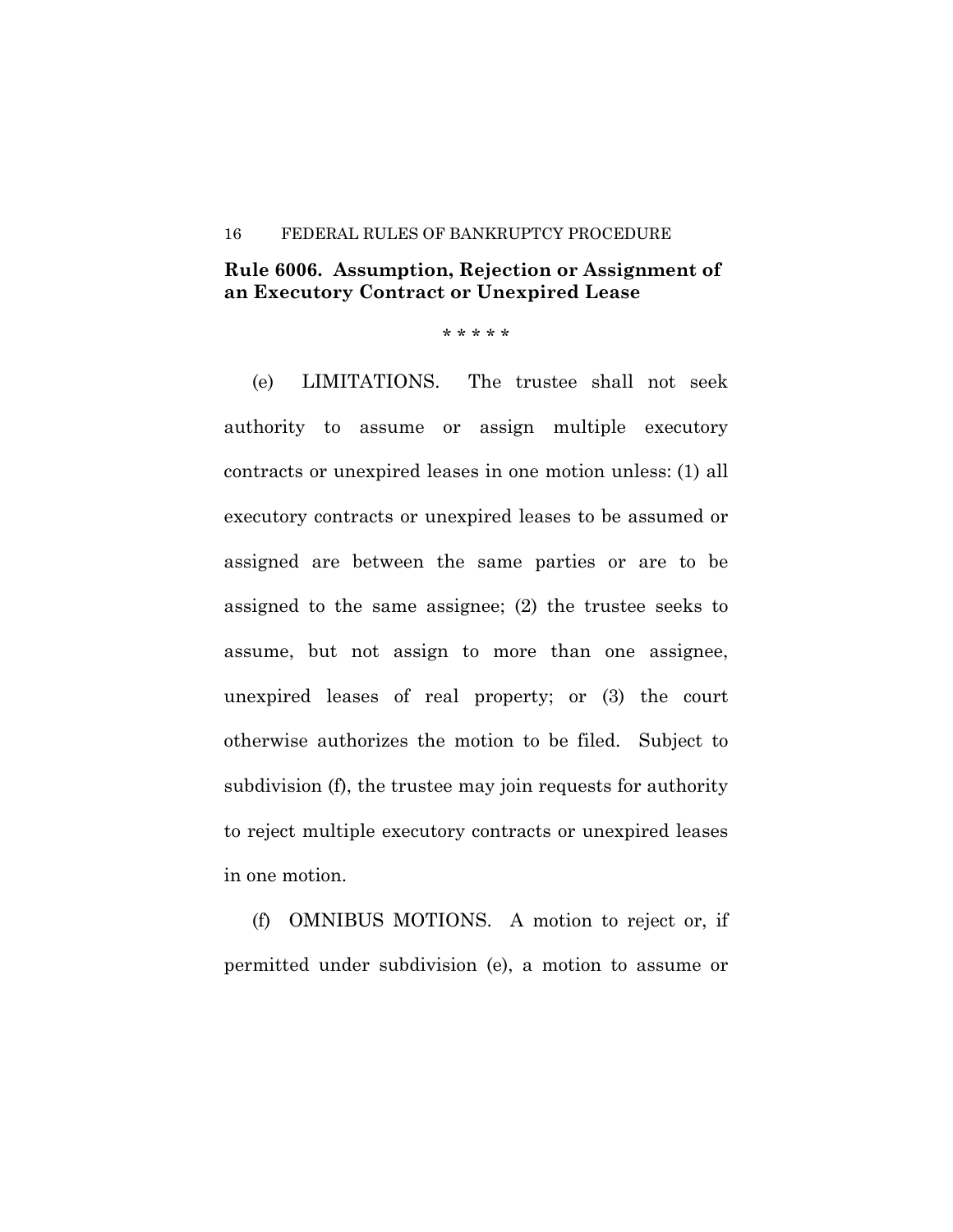FEDERAL RULES OF BANKRUPTCY PROCEDURE 17 assign multiple executory contracts or unexpired leases that are not between the same parties shall:

(1) state in a conspicuous place that parties receiving the omnibus motion should locate their names and their contracts or leases listed in the motion;

(2) list parties alphabetically and identify the corresponding contract or lease;

(3) specify the terms, including the curing of defaults, for each requested assumption or assignment;

(4) specify the terms, including the identity of each assignee and the adequate assurance of future performance by each assignee, for each requested assignment;

(5) be numbered consecutively with other omnibus motions to assume, assign, or reject executory contracts or unexpired leases; and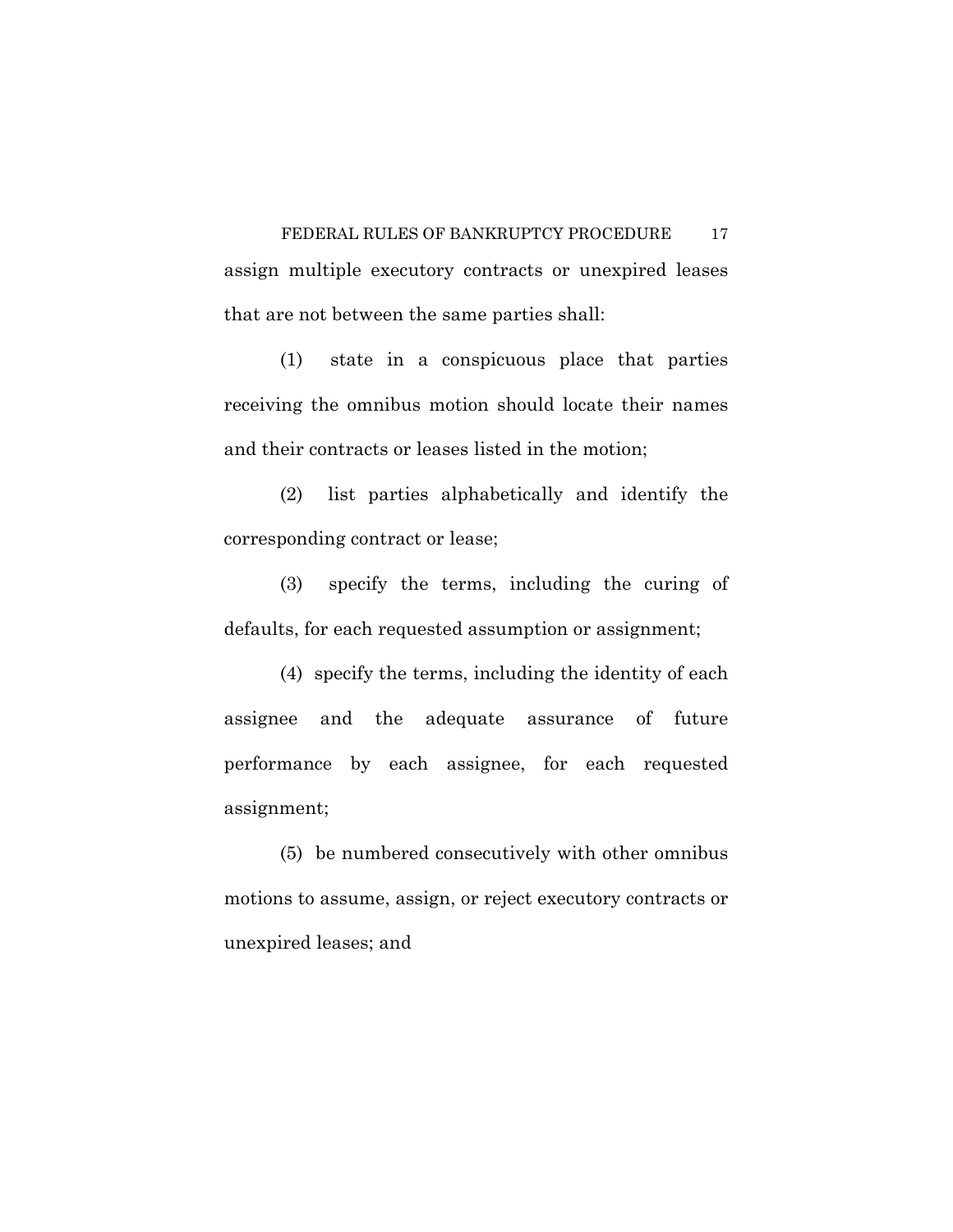(6) be limited to no more than 100 executory contracts or unexpired leases.

(g) FINALITY OF DETERMINATION. The finality of any order respecting an executory contract or unexpired lease included in an omnibus motion shall be determined as though such contract or lease had been the subject of a separate motion.

### **Rule 7007.1. Corporate Ownership Statement**

\* \* \* \* \*

(b) TIME FOR FILING. A party shall file the statement required under Rule 7007.1(a) with its first appearance, pleading, motion, response, or other request addressed to the court. A party shall file a supplemental statement promptly upon any change in circumstances that this rule requires the party to identify or disclose.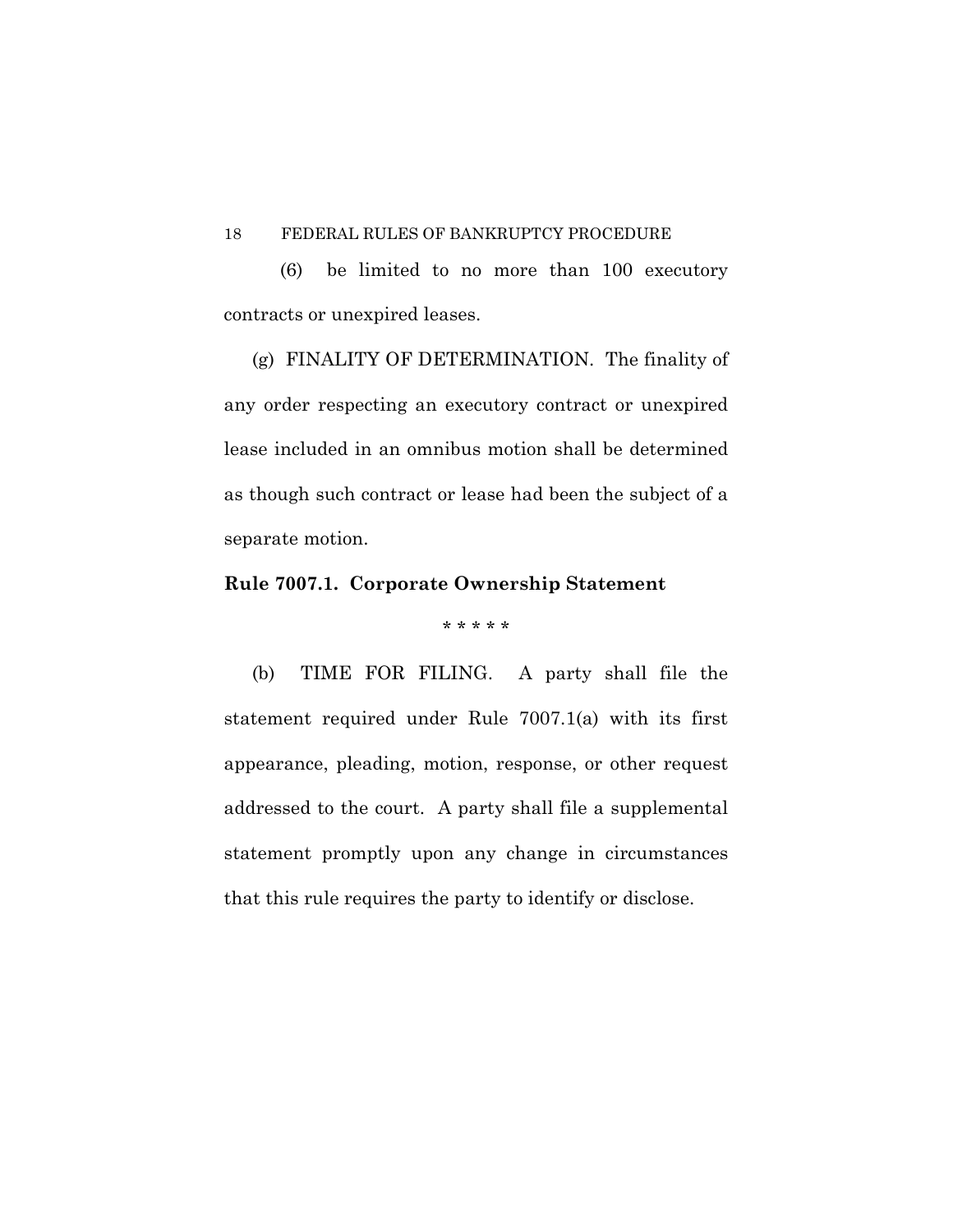# **Rule 9005.1. Constitutional Challenge to a Statute — Notice, Certification, and Intervention**

Rule 5.1 F. R. Civ. P. applies in cases under the Code.

# **Rule 9037. Privacy Protection For Filings Made with the Court**

(a) REDACTED FILINGS. Unless the court orders otherwise, in an electronic or paper filing made with the court that contains an individual's social-security number, taxpayer-identification number, or birth date, the name of an individual, other than the debtor, known to be and identified as a minor, or a financial-account number, a party or nonparty making the filing may include only:

(1) the last four digits of the social-security number and taxpayer-identification number;

(2) the year of the individual's birth;

(3) the minor's initials; and

(4) the last four digits of the financial-account number.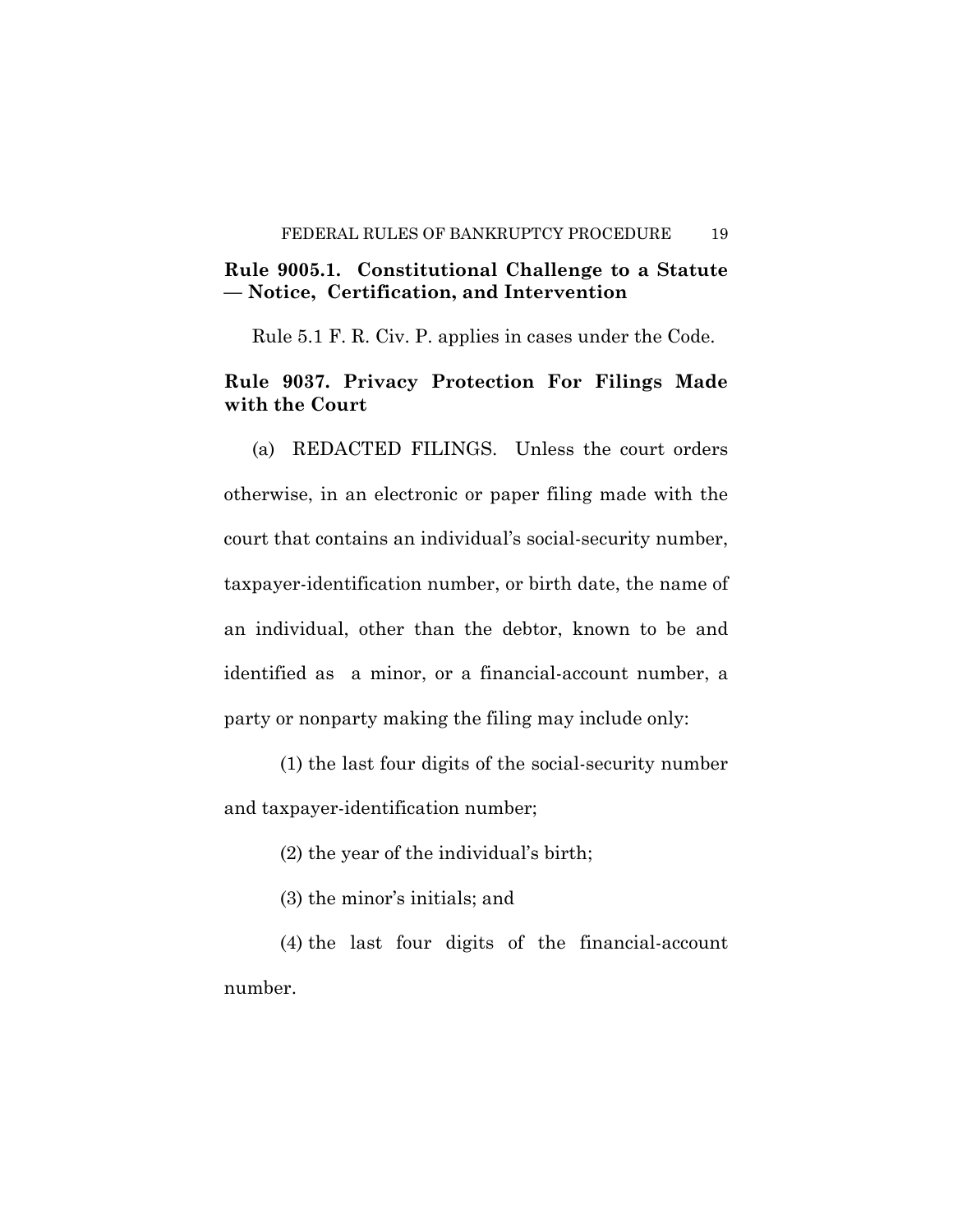(b) EXEMPTIONS FROM THE REDACTION REQUIREMENT. The redaction requirement does not apply to the following:

(1) a financial-account number that identifies the property allegedly subject to forfeiture in a forfeiture proceeding;

(2) the record of an administrative or agency proceeding unless filed with a proof of claim;

(3) the official record of a state-court proceeding;

(4) the record of a court or tribunal, if that record was not subject to the redaction requirement when originally filed;

(5) a filing covered by subdivision (c) of this rule; and

(6) a filing that is subject to § 110 of the Code.

(c) FILINGS MADE UNDER SEAL. The court may order that a filing be made under seal without redaction.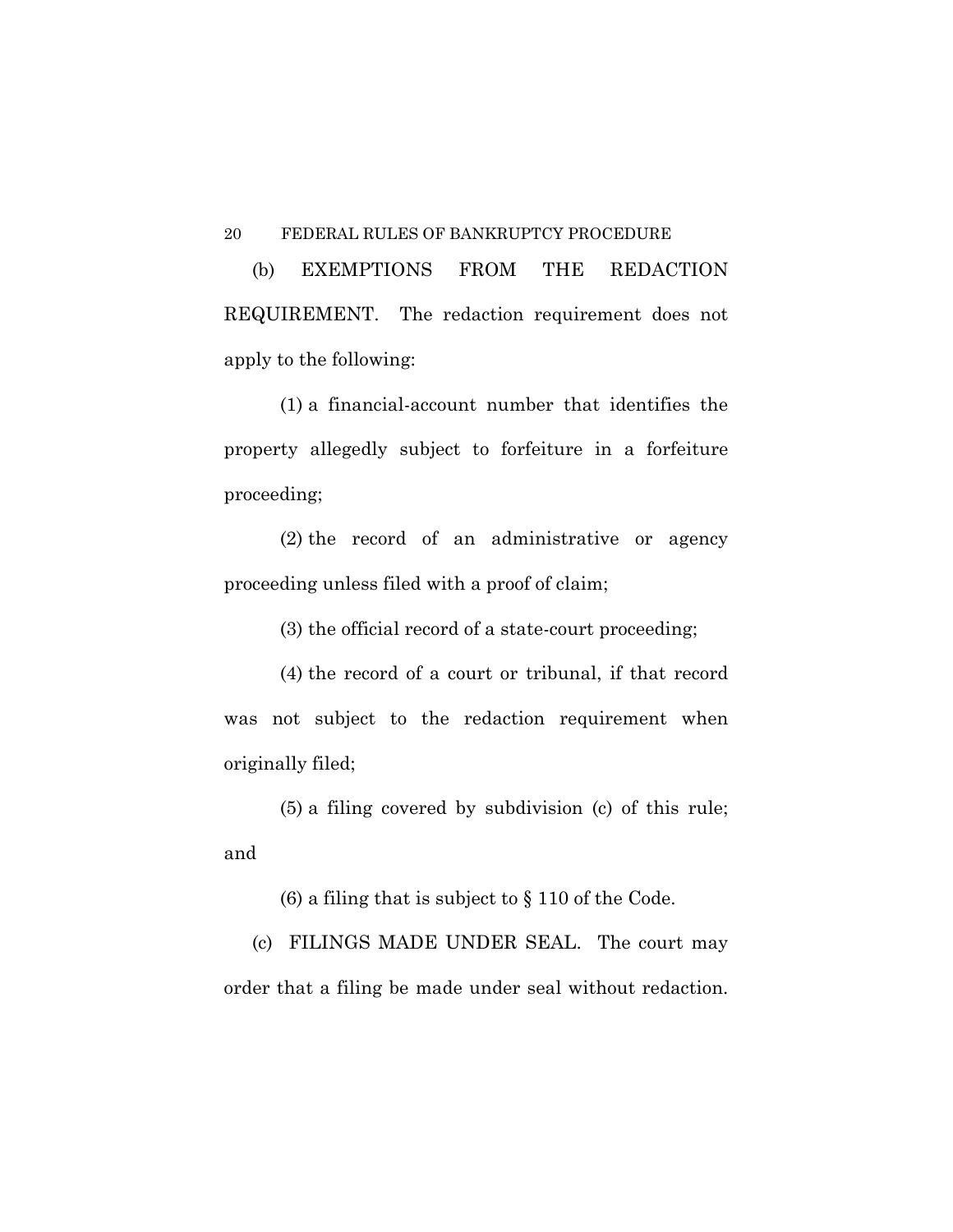The court may later unseal the filing or order the entity that made the filing to file a redacted version for the public record.

(d) PROTECTIVE ORDERS. For cause, the court may by order in a case under the Code:

(1) require redaction of additional information; or

(2) limit or prohibit a nonparty's remote electronic access to a document filed with the court.

(e) OPTION FOR ADDITIONAL UNREDACTED FILING UNDER SEAL. An entity making a redacted filing may also file an unredacted copy under seal. The court must retain the unredacted copy as part of the record.

(f) OPTION FOR FILING A REFERENCE LIST. A filing that contains redacted information may be filed together with a reference list that identifies each item of redacted information and specifies an appropriate